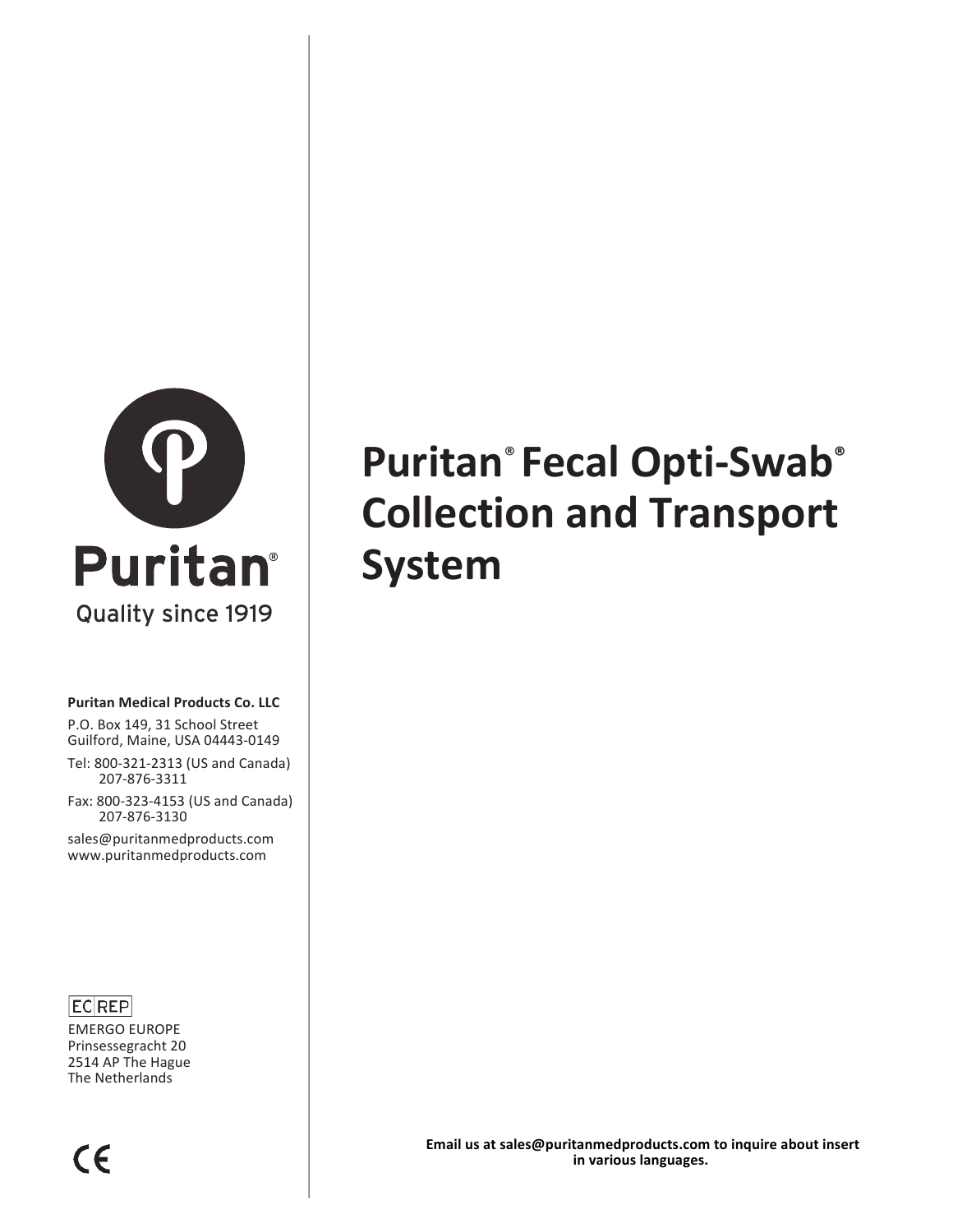## **Puritan**® **Fecal Opti-Swab**® **Collection and Transport System** *Rx Only*

#### **Intended Use**

Puritan<sup>®</sup> Fecal Opti-Swab<sup>®</sup> Collection and Transport System is intended for use in the collection and transport of clinical fecal and rectal swab specimens to preserve the viability of enteric bacteria during transport from the collection site to the testing laboratory for bacteriological examination and culture.

#### **Summary and Principles**

Foodborne illnesses and other diarrheal infections present as a major public health issue. While enteric infections can be caused by different types of bacteria, most routine stool cultures are used to screen for *Salmonella* spp., *Shigella* spp., and *Campylobacter* spp. Cultures for *Vibrio* spp., *Yersinia* spp., *E. coli* O157:H7, *C. difficile* and *E. faecalis vancomycin resistant* (VRE) require additional media or incubation conditions and therefore require more extensive preparation.<sup>1, 2, 3</sup> The Puritan Fecal Opti-Swab Collection and Transport System allows for collection of rectal swab or stool samples as well as preserve the samples prior to laboratory processing.

Each kit is comprised of a sterile peel pouch containing a HydraFlock® swab applicator for specimen collection, and a polypropylene screw-cap vial containing 2 mL of Fecal Opti-Swab medium. The HydraFlock swab applicator can be used to collect the clinical rectal specimen or as a transferring tool for stool specimens. Once the specimen is collected with a swab, it is placed inside the vial containing Fecal Opti-Swab medium and transported to the laboratory for processing.<sup>4</sup>

Fecal Opti-Swab medium is a nonnutritive balanced salt solution containing phosphates to provide buffering capability, and chloride salts to provide essential ions that help maintain osmotic balance. Agar is a solidifying agent that increases the viscosity of the medium. Sodium thioglycolate and L-cysteine provide an oxygen-reduced environment that aids in maintaining the viability of enteric bacteria during transport to the laboratory.<sup>5</sup>

#### **Reagents**

Fecal Opti-Swab Medium

| Sodium chloride  | Disodium phosphate | Sodium thioglycolate |                 |
|------------------|--------------------|----------------------|-----------------|
| Calcium chloride | ∟-cysteine         | Bacteriological agar | Dejonized water |

#### **Precautions**

For *in vitro* Diagnostic Use

- For single use only.
- All clinical specimens may contain infectious microorganisms and should be considered biohazards and handled with care. Appropriate personal protective equipment should be worn. Follow laboratory and biosafety guidelines when handling clinical specimens.<sup>6-9</sup>
- For use by trained qualified personnel.
- Read and follow the instructions in this package insert carefully and use aseptic techniques.
- Refer to the recommendations of the Center for Disease Control and Prevention's *Biosafety in Microbiological and Biomedical Laboratories*. 6-9
- The content of the kit is sterile as long as the package integrity is not compromised.
- Do not use the device if the sterile peel pouch seal is damaged.
- Sterilize the unit after use and dispose of it according to biohazard waste disposal regulations.
- Do not use beyond expiry date.
- Do not ingest the medium.

#### **Storage**

For optimum performance, store at 2-25°C (36-77°F). Avoid freezing and excessive heat.

#### **Materials Provided**

Each Puritan Fecal Opti-Swab Collection and Transport System includes a sterile pre-labeled and polypropylene screwcap vial containing 2 mL of Fecal Opti-Swab medium and one HydraFlock swab.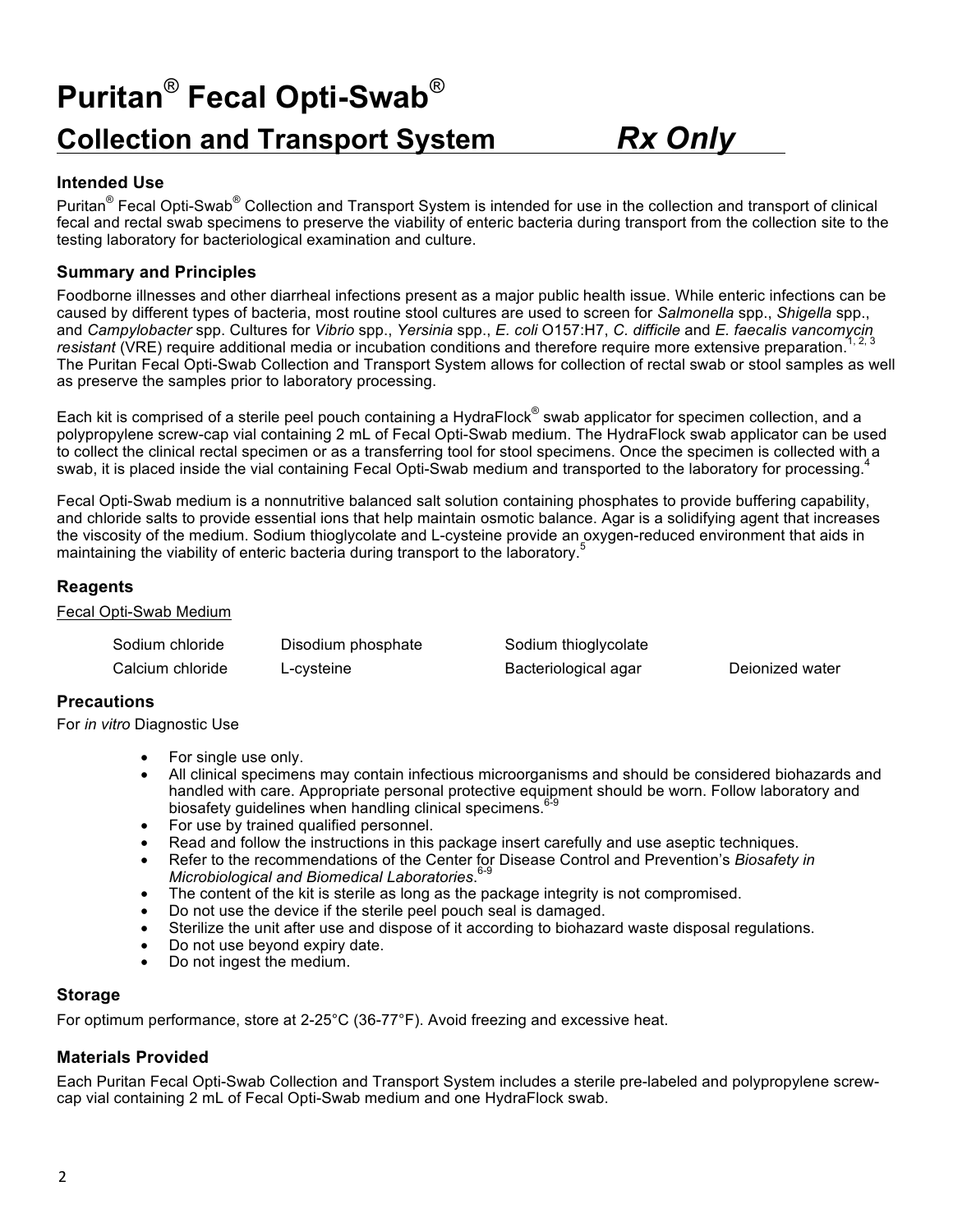#### **Materials Not Provided**

Materials for cultivation, isolation, identification and other microbiological procedures of bacteria from clinical specimens are not provided. Refer to standard laboratory procedures or referenced standards for the cultivation, isolation and identification of bacteria from clinical specimens.<sup>10</sup>

#### **Directions for Use**

Care should be taken to avoid splashes and aerosols when breaking the swab handle into the vial containing medium. When collecting specimen with swab applicator, the area below the color printed breakpoint must not be touched (area from the breakpoint to the tip of the HydraFlock flocked swab).

#### **Figure 1. Collection swab showing breakpoint indication line and proper hand placement.**



#### **For Rectal Swab Collection:**

- [1] Peel open sterile pouch and remove the vial of medium and the HydraFlock swab. *Do not touch the swab tip*.
- [2] Collect rectal specimen by inserting the HydraFlock swab through the rectal sphincter 2 to 3 cm and gently rotate.<sup>11</sup>
- [3] Withdraw and examine to make sure there is fecal material visible on the swab tip.<sup>11</sup>
- [4] Using appropriate aseptic technique, remove the vial cap and insert the swab into the vial. Visually confirm the "Max Fill" line is not exceeded. If the sample exceeds the "Max Fill" line, the sample should be discarded and a second sample should be collected.
- [5] Holding the swab shaft between thumb and finger, mash and mix the stool specimen against the side of the vial to evenly disperse and suspend the specimen in the medium.
- [6] Place the swab shaft with the breakpoint against the rim of the vial. Bend and break the swab shaft at the breakpoint.
- [7] Replace the vial cap, securing tightly. Record patient information in the space provided on the vial label and transport the specimen to the laboratory.

#### **For Stool Specimen Collection:**

- [1] Have the patient pass stool into a clean, dry pan or a special container mounted on the toilet.
- [2] Peel open sterile pouch and remove the vial of medium and the HydraFlock swab. *Do not touch the swab tip*.
- [3] Collect a small amount of stool by inserting entire tip of the HydraFlock swab into stool sample and rotate it. Bloody, slimy or watery area of stools should be selected and sampled.<sup>12</sup>
- [4] Withdraw and examine to make sure there is fecal material visible on the swab tip.<sup>11</sup>
- [5] Using appropriate aseptic technique, remove the vial cap and insert the swab into the vial. Visually confirm the "Max Fill" line is not exceeded. If the sample exceeds the "Max Fill" line, the sample should be discarded and a second sample should be collected.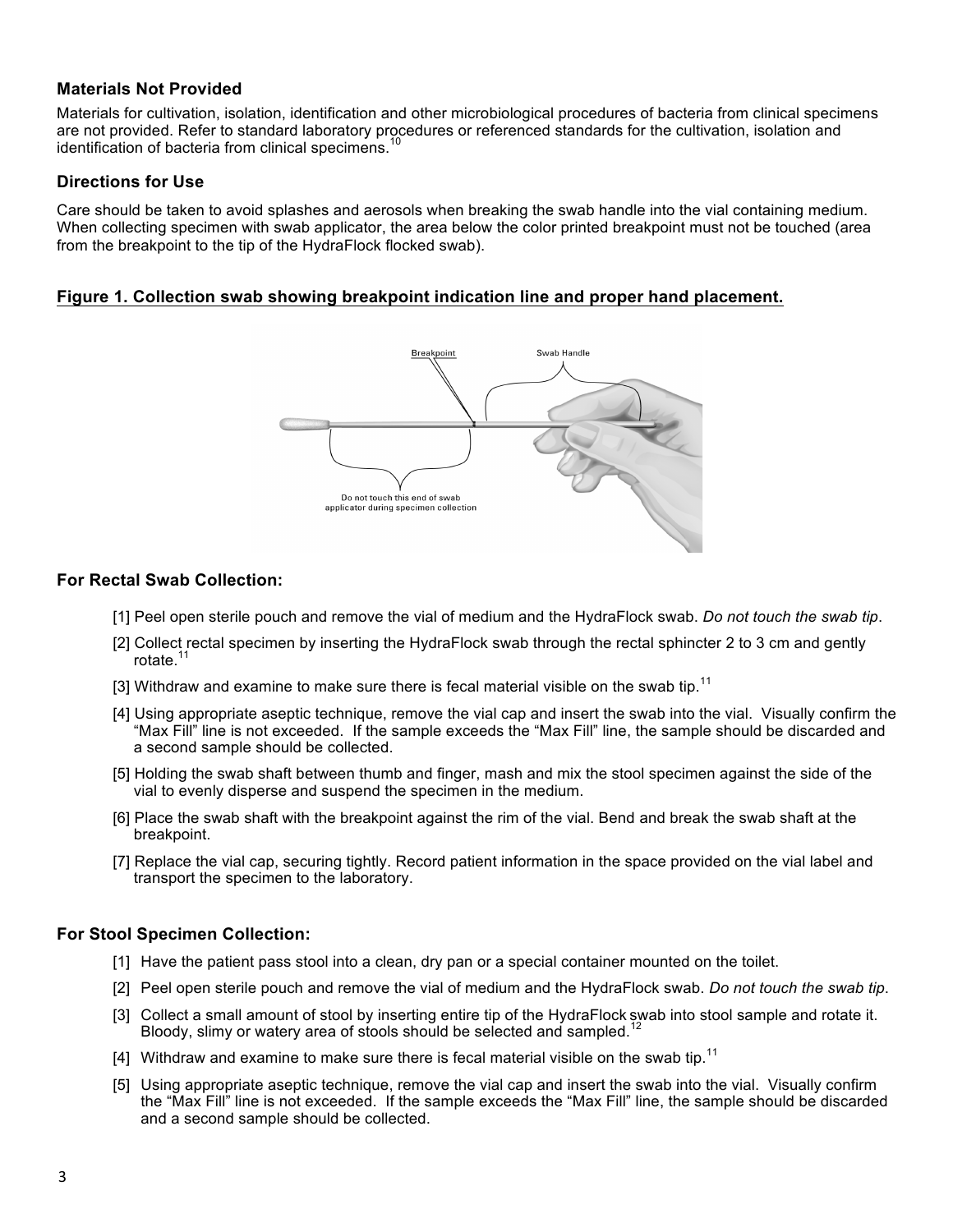- [6] Holding the swab shaft between thumb and finger, mash and mix the stool specimen against the side of the vial to evenly disperse and suspend the specimen in the medium.
- [7] Place the swab shaft with the breakpoint against the rim of the vial. Bend and break the swab shaft at the breakpoint.
- [8] Replace the vial cap, securing tightly. Record patient information in the space provided on the vial label and transport the specimen to the laboratory.

#### **Figure 2. Specimen Collection Instructions for Use**



Puritan Fecal Opti-Swab Collection and Transport System is offered with swab capture feature. After collecting specimen, place the swab inside the vial and break the handle at the breakpoint. The broken off handle is discarded. The cap is replaced and tightly secured.

#### **Figure 3. Capture of broken swab applicator stick by vial cap.**



#### **Specimen Collection, Storage and Transport**

Proper specimen collection is critical for successful isolation and identification of infectious organisms. For specific guidance regarding specimen collection procedures, consult published reference manuals.<sup>4, 13, 15</sup> To maintain optimum organism viability, transport the specimens collected using Puritan Fecal Opti-Swab Collection and Transport System to the laboratory within 2 h of collection. Specimens should be processed as soon as they are received in the laboratory. If immediate processing is delayed, then specimens should be refrigerated at 2-8°C or stored at room temperature (20- 25°C) and processed within 48 hours when stored at room temperature or 72 hours when refrigerated, unless *C. difficile* infection is suspected. In case of *C. difficile* culture investigation, specimens should be refrigerated and processed within 48 hours or stored at room temperature and processed within 24 hours.

#### **Specimen Cultures in the Laboratory**

#### **Manual Processing**

- [1] Vortex or mix well by shaking the Fecal Opti-Swab vial with the swab inside to release cells and create even suspension in the medium.
- [2] Remove the cap with swab applicator.
- [3] Using the swab applicator, streak the first quadrant of an agar plate while rolling the swab tip to create a primary inoculum. If additional plates are required replace swab back into the vial for a few seconds to recharge the swab and repeat section 3. Alternatively, a pipette with a sterile pipette tip can be used to transfer 100µl of the suspension onto an agar plate.
- [4] Use standard laboratory practices to streak or spread the primary inoculum of the specimen onto the rest of the agar culture plate.



Manual processing *with* Manual processing *without*



Streak plating example

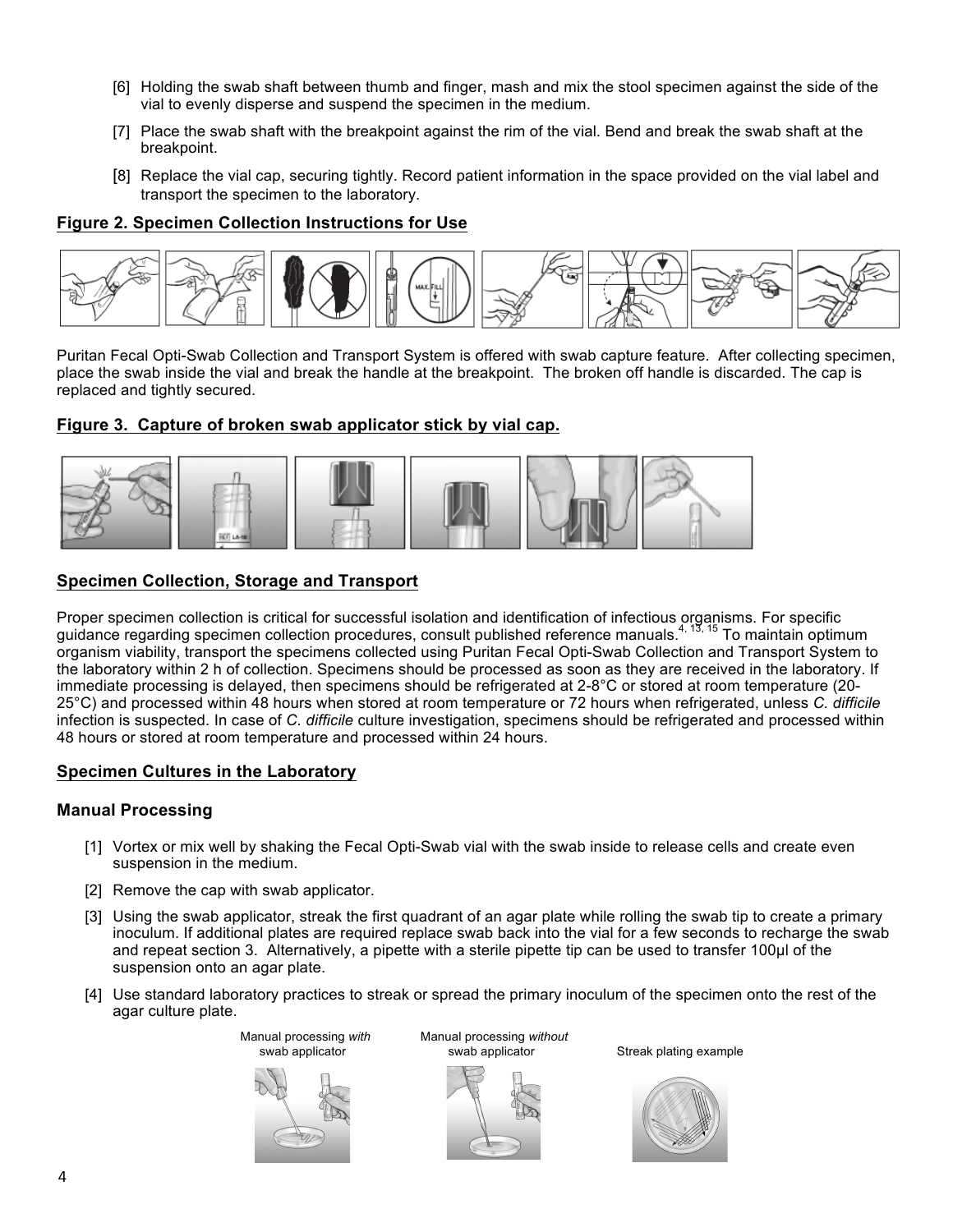In the laboratory, specimens should be processed for bacteriological culture using recommended culture media and laboratory techniques depending on the specimen type and the organism under investigation. For recommended culture media and techniques for the isolation and identification of bacteria from clinical swab specimens refer to published microbiology manuals and guidelines.<sup>4, 10, 13-15</sup>

#### **Quality Control**

Each lot of Puritan Fecal Opti-Swab Collection and Transport System is tested for sterility, pH, and nonviable bio-burden levels. Representative samples of each lot are further evaluated for their ability to maintain the viability of selected bacterial agents over pre-defined time periods.

All bacterial test isolates and testing procedures were established using criteria outlined in the Clinical and Laboratory Standards Institute's M40-A2 document.<sup>14</sup>

#### **Limitations**

- 1. For optimal recovery of *C. difficile*, fecal specimens should be refrigerated at 2-8°C and processed within 48 hours or stored at room temperature (20-25°C) and processed within 24 hours.
- 2. Reliable specimen collection and transport depends on many factors, including collection and handling, specimen condition, volume, and timing. Best results are achieved when specimens are processed shortly after the time of collection. For detailed information, refer to corresponding reference standards and procedures for optimum collection techniques.<sup>10, 13, 15, 16, 17</sup>
- 3. Puritan Fecal Opti-Swab Collection and Transport System is recommended for the collection and transport of bacteriological samples only. Viruses, chlamydia, mycoplasma, and ureaplasma require a transport medium formulated specifically for use with these organisms. $\dot{\cdot}$
- 4. Extreme temperature should be avoided during transportation of Puritan Fecal Opti-Swab Collection and Transport System.
- 5. Viability of microorganisms in Puritan Fecal Opti-Swab Collection and Transport System other than the ones shown in the Performance Characteristics section has not been established.

#### **Performance Characteristics**

The performance characteristics of Puritan Fecal Opti-Swab Collection and Transport System were determined using the<br>Rell Plate and Sureh Flution Methods autlined in the Clinical Lebergtony Standards Institute (CLSI) M40, Roll-Plate and Swab Elution Methods outlined in the Clinical Laboratory Standards Institute (CLSI) M40-A2 document. The enteric bacteria listed below (acquired from ATCC) were evaluated in this study. To perform viability studies, the swabs from each transport system were inoculated with a specified volume of select bacterial concentrations. These swabs were then placed in their respective transport vial and held for 0, 24, 48 hours at room temperature (20-25°C) and 0, 24, 48, and 72 at refrigerated  $(2-8°C)$ ; at the designated time intervals the swabs were removed and processed.

#### **Organisms evaluated:**

Prepared in 30% fecal matrix:

*Escherichia coli 0157:H7* ATCC 700728, *Salmonella typhimurium* ATCC 14028, and *Vibrio parahaemolyticus* ATCC 17802

Prepared in 0.85% sodium chloride saline:

*Escherichia coli* ATCC 25922, *Escherichia coli 0157:H7* ATCC 700728, *Salmonella typhimurium* ATCC 14028, *Shigella sonnei* ATCC 12022, *Vibrio parahaemolyticus* ATCC 17802, *Enterococcus faecalis vancomycin resistant*  (VRE) ATCC 51299, *Yersinia enterocolitica* ATCC 9610, *Campylobacter jejuni* ATCC 33291, and *Clostridium difficile*  ATCC 9689.

Puritan Fecal Opti-Swab Collection and Transport System was able to maintain viability of all organisms, except *C. difficile*, up to 48 hours at room temperature and 72 hours at refrigerated. *C. difficile* was able to remain viable up to 24 hours at room temperature and 48 hours at refrigerated.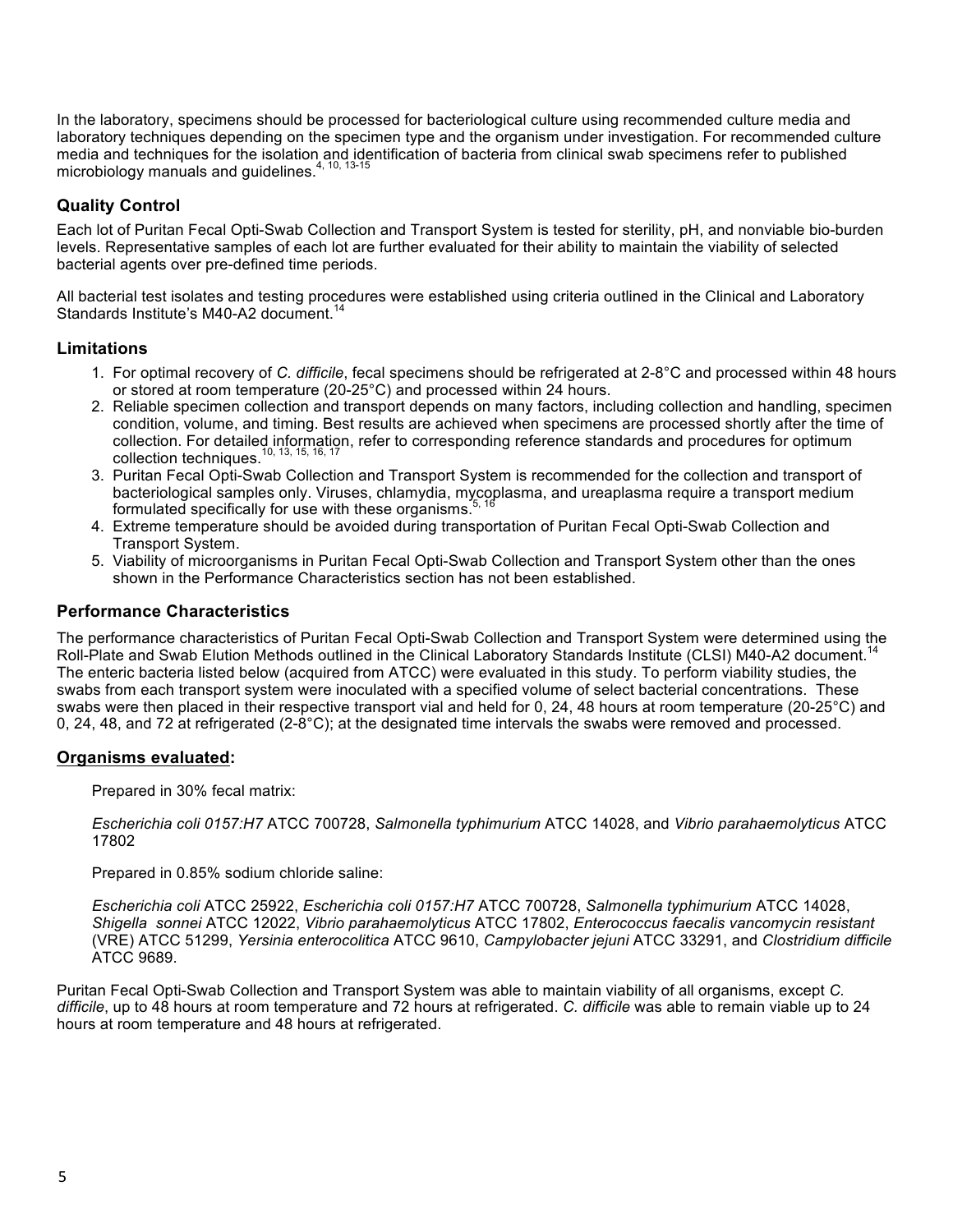#### **Table 1. Recovery results for bacteria prepared in fecal matrix for Puritan Fecal Opti-Swab Collection and Transport System using Roll-Plate Method at room temperature (20-25°C).**

| Organism          | 0.5 McFarland<br>microorganism<br>suspension diluted<br>with saline | Product Lot<br><b>Numbers</b> | Average CFU's<br>Recovered: Time 0<br>hrs | Average CFU's<br>Recovered: Time<br>24 hrs | Average CFU's<br>Recovered: Time<br>48 hrs |
|-------------------|---------------------------------------------------------------------|-------------------------------|-------------------------------------------|--------------------------------------------|--------------------------------------------|
| Escherichia coli  |                                                                     | <b>Puritan 151002</b>         | 51                                        | 145                                        | 269                                        |
| 0157:H7           | Diluted 10 <sup>-4</sup>                                            | <b>Puritan 151026</b>         | 38                                        | 118                                        | 244                                        |
| ATCC 700728       |                                                                     | <b>Puritan 151105</b>         | 44                                        | 126                                        | 257                                        |
| Salmonella        | Diluted 10 <sup>-4</sup>                                            | <b>Puritan 151002</b>         | 63                                        | 148                                        | 355                                        |
| typhimurium       |                                                                     | <b>Puritan 151026</b>         | 57                                        | 139                                        | 337                                        |
| <b>ATCC 14028</b> |                                                                     | <b>Puritan 151105</b>         | 45                                        | 123                                        | 314                                        |
| Vibrio            |                                                                     | <b>Puritan 151002</b>         | 80                                        | 258                                        | 195                                        |
| parahaemolyticus  | Diluted 10 <sup>-4</sup>                                            | <b>Puritan 151026</b>         | 57                                        | 234                                        | 152                                        |
| ATCC 17802        |                                                                     | <b>Puritan 151105</b>         | 65                                        | 243                                        | 208                                        |

#### **Table 2. Recovery results for bacteria prepared in fecal matrix for Puritan Fecal Opti-Swab Collection and Transport System using Roll-Plate Method in refrigerated (2-8°C) conditions.**

| Organism                   | 0.5 McFarland<br>microorganism<br>suspension<br>diluted with saline | Product Lot<br><b>Numbers</b> | Average<br>CFU's<br>Recovered:<br>Time 0 hrs | Average<br>CFU's<br>Recovered:<br>Time 24 hrs | Average<br>CFU's<br>Recovered:<br>Time 48 hrs | Average CFU's<br>Recovered:<br>Time 72 hrs |
|----------------------------|---------------------------------------------------------------------|-------------------------------|----------------------------------------------|-----------------------------------------------|-----------------------------------------------|--------------------------------------------|
| Escherichia coli           |                                                                     | <b>Puritan 151002</b>         | 51                                           | 44                                            | 29                                            | 23                                         |
| 0157:H7                    | Diluted 10 <sup>-4</sup>                                            | <b>Puritan 151026</b>         | 38                                           | 31                                            | 25                                            | 16                                         |
| ATCC 700728                |                                                                     | <b>Puritan 151105</b>         | 44                                           | 36                                            | 26                                            | 14                                         |
| Salmonella                 | Diluted 10 <sup>-4</sup>                                            | <b>Puritan 151002</b>         | 63                                           | 49                                            | 37                                            | 21                                         |
| typhimurium                |                                                                     | <b>Puritan 151026</b>         | 57                                           | 51                                            | 42                                            | 33                                         |
| <b>ATCC 14028</b>          |                                                                     | <b>Puritan 151105</b>         | 45                                           | 36                                            | 29                                            | 22                                         |
| Vibrio<br>parahaemolyticus |                                                                     | <b>Puritan 151002</b>         | 80                                           | 125                                           | 69                                            | 53                                         |
|                            | Diluted 10 <sup>-4</sup>                                            | <b>Puritan 151026</b>         | 57                                           | 93                                            | 46                                            | 39                                         |
| <b>ATCC 17802</b>          |                                                                     | <b>Puritan 151105</b>         | 65                                           | 109                                           | 61                                            | 47                                         |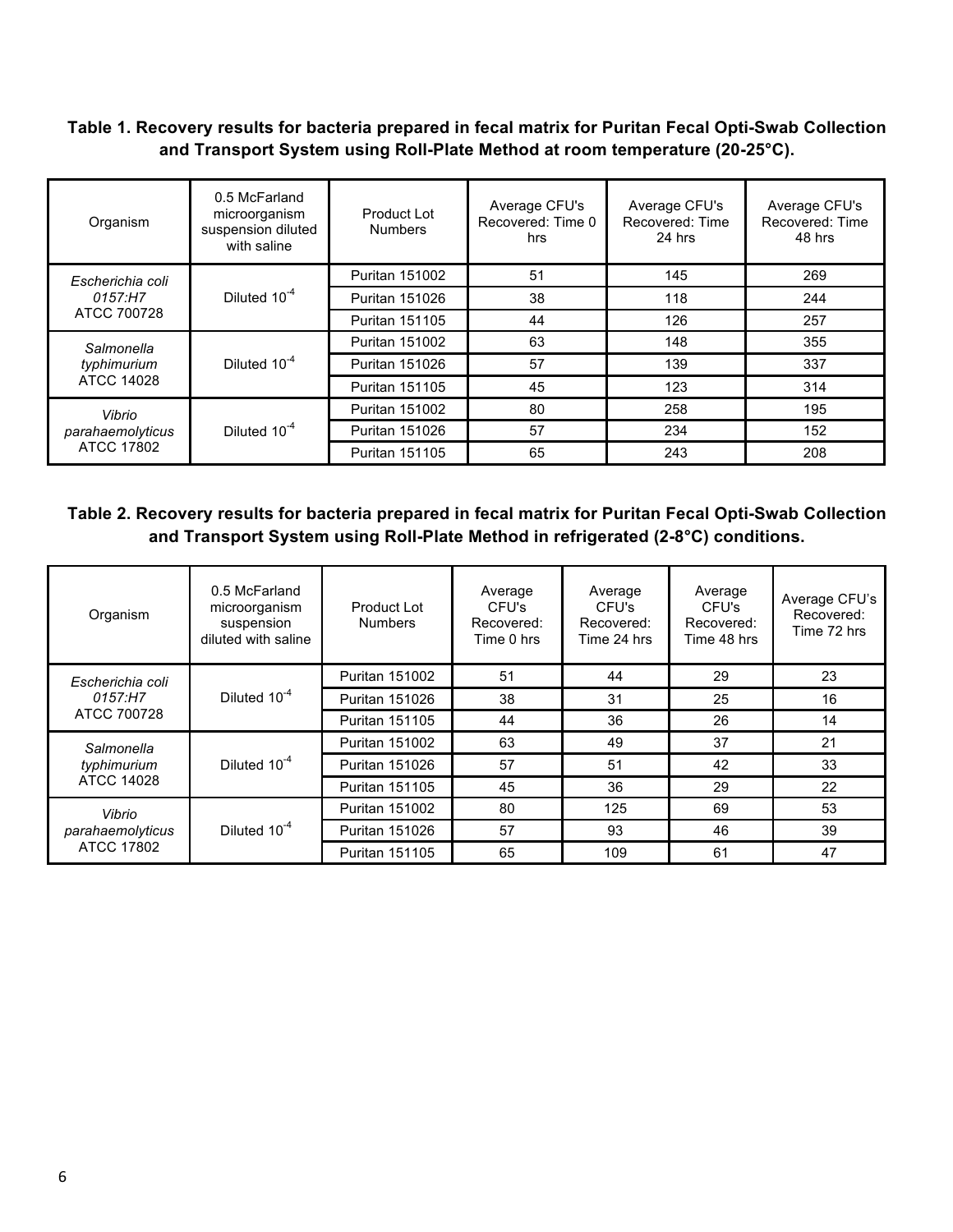#### **Table 3. Recovery results for bacteria prepared in fecal matrix for Puritan Fecal Opti-Swab Collection and Transport System using Swab Elution Method at room temperature (20-25°C).**

| Organism                                 | 0.5 McFarland<br>microorganism<br>suspension<br>diluted with<br>saline | Product Lot<br><b>Numbers</b> | Average<br>CFU/mL<br>Recovered:<br>Time 0 hrs | Average<br>CFU/mL<br>Recovered:<br>Time 24 hrs | Average<br>CFU/mL<br>Recovered:<br>Time 48 hrs | Log reduction<br>$(-)$ or Log<br>increase $(+)$ |
|------------------------------------------|------------------------------------------------------------------------|-------------------------------|-----------------------------------------------|------------------------------------------------|------------------------------------------------|-------------------------------------------------|
| Escherichia coli                         |                                                                        | <b>Puritan 151002</b>         | $4.7 \times 10^{5}$                           | $1.21 \times 10^{6}$                           | $2.48 \times 10^{6}$                           | 0.72                                            |
| 0157:H7                                  | 1:10                                                                   | <b>Puritan 151026</b>         | $3.2 \times 10^5$                             | $1.06 \times 10^{6}$                           | $2.16 \times 10^{6}$                           | 0.83                                            |
| ATCC 700728                              |                                                                        | <b>Puritan 151105</b>         | $3.9 \times 10^{5}$                           | $1.17 \times 10^{6}$                           | $2.22 \times 10^6$                             | 0.76                                            |
| Salmonella                               | 1:10                                                                   | <b>Puritan 151002</b>         | $2.9 \times 10^{5}$                           | $8.4 \times 10^{5}$                            | $1.51 \times 10^{6}$                           | 0.72                                            |
| typhimurium                              |                                                                        | <b>Puritan 151026</b>         | $7.1 \times 10^5$                             | $1.41 \times 10^{6}$                           | $3.14 \times 10^{6}$                           | 0.65                                            |
| ATCC 14028                               |                                                                        | <b>Puritan 151105</b>         | $6.7 \times 10^{5}$                           | $1.46 \times 10^{6}$                           | $3.29 \times 10^{6}$                           | 0.69                                            |
| Vibrio<br>parahaemolyticus<br>ATCC 17802 |                                                                        | Puritan 151002                | $5.8 \times 10^{5}$                           | $1.37 \times 10^{6}$                           | $3.12 \times 10^{6}$                           | 0.73                                            |
|                                          | 1:10                                                                   | <b>Puritan 151026</b>         | 5.4 x $10^5$                                  | $1.28 \times 10^{6}$                           | $2.46 \times 10^{6}$                           | 0.66                                            |
|                                          |                                                                        | <b>Puritan 151105</b>         | $4.9 \times 10^{5}$                           | $1.14 \times 10^{6}$                           | $2.59 \times 10^{6}$                           | 0.72                                            |

#### **Table 4. Recovery results for bacteria prepared in fecal matrix for Puritan Fecal Opti-Swab Collection and Transport System using Swab Elution Method in refrigerated (2-8°C) conditions.**

| Organism                            | 0.5 McFarland<br>microorganism<br>suspension<br>diluted with<br>saline | Product Lot<br><b>Numbers</b> | Average<br>CFU/mL<br>Recovered:<br>Time 0 hrs | Average<br>CFU/mL<br>Recovered:<br>Time 24 hrs | Average<br>CFU/mL<br>Recovered:<br>Time 48 hrs | Average<br>CFU/mL<br>Recovered:<br>Time 72 hrs | Log<br>reduction $(-)$<br>or Log<br>increase $(+)$ |
|-------------------------------------|------------------------------------------------------------------------|-------------------------------|-----------------------------------------------|------------------------------------------------|------------------------------------------------|------------------------------------------------|----------------------------------------------------|
| Escherichia coli<br>1:10<br>0157:H7 | <b>Puritan 151002</b>                                                  | 4.7 x $10^5$                  | $4.0 \times 10^{5}$                           | $3.1 \times 10^5$                              | $1.9 \times 10^{5}$                            | $-0.39$                                        |                                                    |
|                                     |                                                                        | <b>Puritan 151026</b>         | $3.2 \times 10^5$                             | $2.7 \times 10^5$                              | $2.0 \times 10^{5}$                            | $1.5 \times 10^{5}$                            | $-0.33$                                            |
| ATCC 700728                         |                                                                        | <b>Puritan 151105</b>         | $3.9 \times 10^{5}$                           | 3.2 $\times$ 10 <sup>5</sup>                   | $2.5 \times 10^{5}$                            | $1.4 \times 10^{5}$                            | $-0.44$                                            |
|                                     |                                                                        | <b>Puritan 151002</b>         | $2.9 \times 10^{5}$                           | $1.8 \times 10^{5}$                            | $1.1 \times 10^5$                              | $8.0 \times 10^{4}$                            | $-0.56$                                            |
| Salmonella<br>typhimurium           | 1:10                                                                   | <b>Puritan 151026</b>         | $7.1 \times 10^5$                             | 6.3 x $10^5$                                   | $4.8 \times 10^{5}$                            | $3.6 \times 10^{5}$                            | $-0.29$                                            |
| ATCC 14028                          |                                                                        | <b>Puritan 151105</b>         | 6.7 x $10^5$                                  | 5.7 x $10^5$                                   | 4.1 x $10^5$                                   | $2.9 \times 10^{5}$                            | $-0.36$                                            |
| Vibrio<br>parahaemolyticus          |                                                                        | Puritan 151002                | 5.8 x $10^5$                                  | $4.8 \times 10^{5}$                            | $3.9 \times 10^{5}$                            | $3.1 \times 10^5$                              | $-0.27$                                            |
|                                     | 1:10                                                                   | <b>Puritan 151026</b>         | 5.4 x $10^5$                                  | $4.5 \times 10^{5}$                            | $3.2 \times 10^5$                              | 2.4 x $10^5$                                   | $-0.35$                                            |
| ATCC 17802                          |                                                                        | <b>Puritan 151105</b>         | $4.9 \times 10^{5}$                           | $3.8 \times 10^{5}$                            | $3.0 \times 10^{5}$                            | 2.4 x $10^5$                                   | $-0.31$                                            |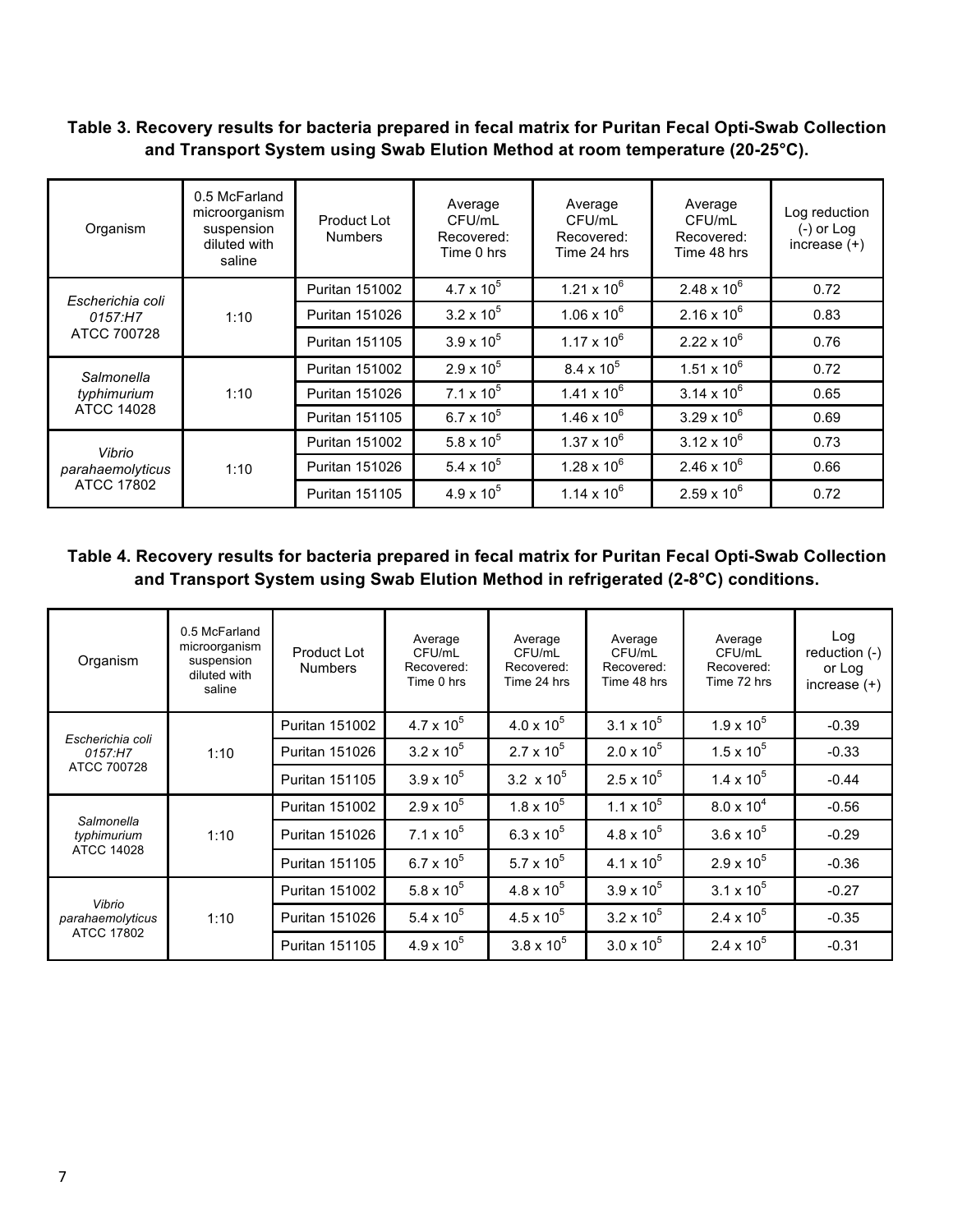### **Table 5. Recovery results for bacteria prepared in saline for Puritan Fecal Opti-Swab Collection and Transport System using Roll-Plate Method at room temperature (20-25°C).**

| Organism                                  | 0.5 McFarland<br>microorganism<br>suspension diluted<br>with saline | <b>Product Lot</b><br>Numbers | Average CFU's<br>Recovered: Time 0<br>hrs | Average CFU's<br>Recovered: Time<br>24 hrs | Average CFU's<br>Recovered: Time<br>48 hrs |
|-------------------------------------------|---------------------------------------------------------------------|-------------------------------|-------------------------------------------|--------------------------------------------|--------------------------------------------|
|                                           |                                                                     | <b>Puritan 160311</b>         | 52                                        | 164                                        | 299                                        |
| Escherichia coli<br><b>ATCC 25922</b>     | Diluted 10 <sup>-4</sup>                                            | <b>Puritan 160315</b>         | 38                                        | 157                                        | 282                                        |
|                                           |                                                                     | <b>Puritan 160322</b>         | 44                                        | 142                                        | 278                                        |
|                                           |                                                                     | Puritan 160311                | 40                                        | 153                                        | 275                                        |
| Shigella sonnei<br><b>ATCC 12022</b>      | Diluted 10 <sup>-4</sup>                                            | Puritan 160315                | 56                                        | 169                                        | 314                                        |
|                                           |                                                                     | Puritan 160322                | 30                                        | 146                                        | 251                                        |
| Yersinia                                  |                                                                     | Puritan 160311                | 58                                        | 216                                        | 315                                        |
| enterocolitica                            | Diluted 10 <sup>-4</sup>                                            | Puritan 160315                | 65                                        | 228                                        | 356                                        |
| <b>ATCC 9610</b>                          |                                                                     | <b>Puritan 160322</b>         | 51                                        | 209                                        | 318                                        |
| Escherichia coli                          |                                                                     | Puritan 160311                | 56                                        | 137                                        | 254                                        |
| 0157:H7                                   | Diluted 10 <sup>-4</sup>                                            | <b>Puritan 160315</b>         | 43                                        | 123                                        | 209                                        |
| ATCC 700728                               |                                                                     | Puritan 160322                | 34                                        | 116                                        | 196                                        |
| Enterococcus                              | Diluted 10 <sup>-4</sup>                                            | Puritan 160311                | 32                                        | 89                                         | 156                                        |
| faecalis vancomycin<br>resistant (VRE)    |                                                                     | Puritan 160315                | 45                                        | 98                                         | 153                                        |
| ATCC 51299                                |                                                                     | <b>Puritan 160322</b>         | 37                                        | 91                                         | 149                                        |
| Salmonella                                |                                                                     | Puritan 160311                | 55                                        | 176                                        | 326                                        |
| typhimurium                               | Diluted 10 <sup>-4</sup>                                            | Puritan 160315                | 42                                        | 157                                        | 299                                        |
| <b>ATCC 14028</b>                         |                                                                     | Puritan 160322                | 47                                        | 168                                        | 285                                        |
| Vibrio                                    |                                                                     | Puritan 160311                | 80                                        | 236                                        | 328                                        |
| parahaemolyticus                          | Diluted 10 <sup>-4</sup>                                            | Puritan 160315                | 73                                        | 224                                        | 316                                        |
| <b>ATCC 17802</b>                         |                                                                     | Puritan 160322                | 67                                        | 215                                        | 311                                        |
| Campylobacter                             |                                                                     | Puritan 160311                | 238                                       | 165                                        | 31                                         |
| jejuni                                    | Diluted 10 <sup>-4</sup>                                            | Puritan 160315                | 246                                       | 172                                        | 27                                         |
| ATCC 33291                                |                                                                     | Puritan 160322                | 231                                       | 158                                        | 23                                         |
|                                           |                                                                     | Puritan 160311                | 88                                        | 18                                         |                                            |
| Clostridium difficile<br><b>ATCC 9689</b> | Diluted 10 <sup>-4</sup>                                            | Puritan 160315                | 62                                        | 13                                         |                                            |
|                                           |                                                                     | Puritan 160322                | 57                                        | 11                                         |                                            |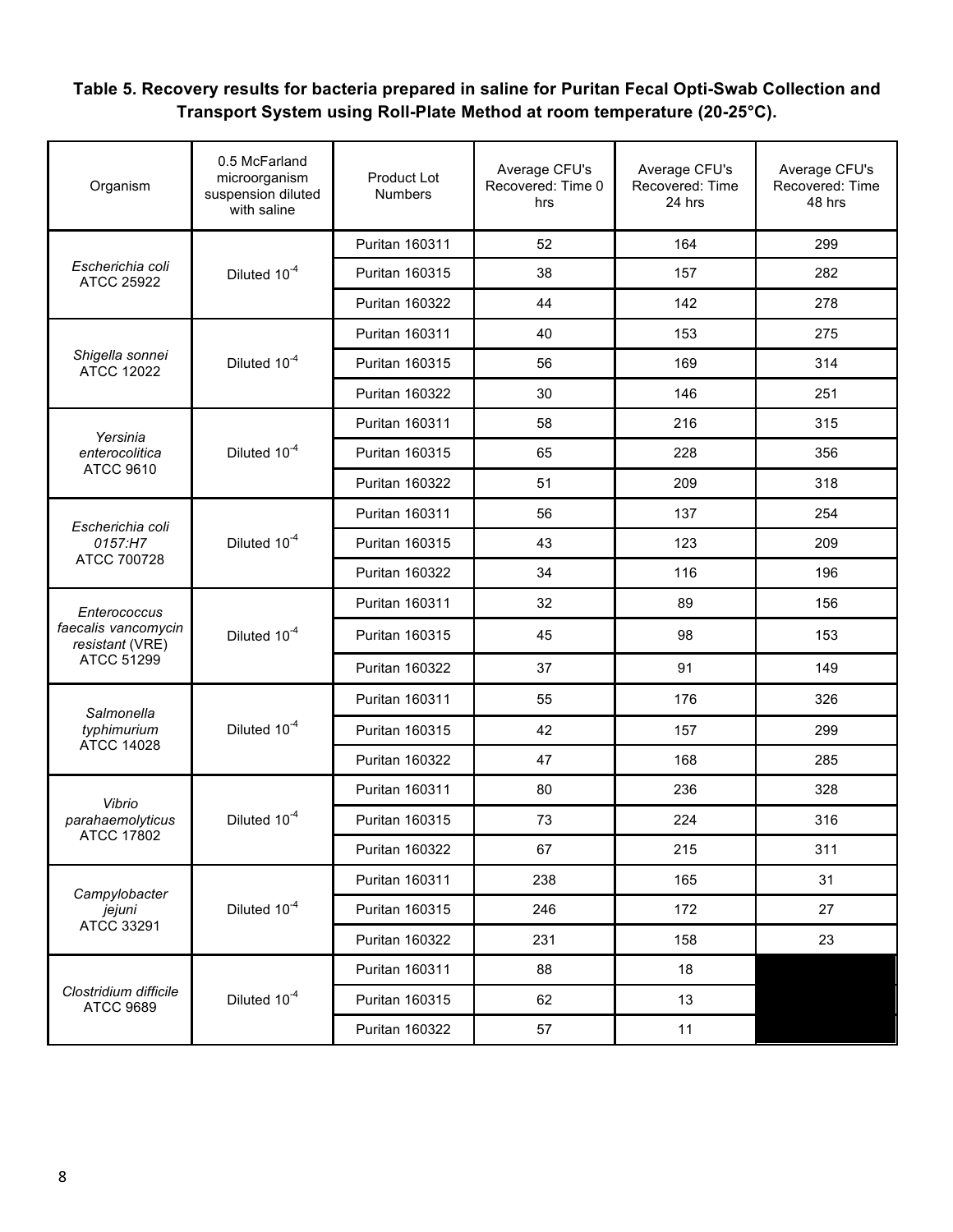### **Table 6. Recovery results for bacteria prepared in saline for Puritan Fecal Opti-Swab Collection and Transport System using Roll-Plate Method in refrigerated (2-8°C) conditions.**

| Organism                                  | 0.5 McFarland<br>microorganism<br>suspension<br>diluted with<br>saline | Product Lot<br><b>Numbers</b> | Average CFU's<br>Recovered:<br>Time 0 hrs | Average CFU's<br>Recovered:<br>Time 24 hrs | Average<br>CFU's<br>Recovered:<br>Time 48 hrs | Average CFU's<br>Recovered:<br>Time 72 hrs |
|-------------------------------------------|------------------------------------------------------------------------|-------------------------------|-------------------------------------------|--------------------------------------------|-----------------------------------------------|--------------------------------------------|
|                                           |                                                                        | Puritan 160311                | 52                                        | 48                                         | 31                                            | 19                                         |
| Escherichia coli<br><b>ATCC 25922</b>     | Diluted 10 <sup>-4</sup>                                               | Puritan 160315                | 38                                        | 32                                         | 25                                            | 16                                         |
|                                           |                                                                        | <b>Puritan 160322</b>         | 44                                        | 36                                         | 29                                            | 17                                         |
|                                           |                                                                        | Puritan 160311                | 40                                        | 34                                         | 28                                            | 22                                         |
| Shigella sonnei<br><b>ATCC 12022</b>      | Diluted 10 <sup>-4</sup>                                               | Puritan 160315                | 56                                        | 47                                         | 42                                            | 33                                         |
|                                           |                                                                        | Puritan 160322                | 30                                        | 23                                         | 19                                            | 14                                         |
| Yersinia                                  |                                                                        | Puritan 160311                | 58                                        | 74                                         | 50                                            | 43                                         |
| enterocolitica                            | Diluted 10 <sup>-4</sup>                                               | <b>Puritan 160315</b>         | 65                                        | 86                                         | 53                                            | 47                                         |
| <b>ATCC 9610</b>                          |                                                                        | <b>Puritan 160322</b>         | 51                                        | 68                                         | 38                                            | 31                                         |
|                                           | Diluted 10 <sup>-4</sup>                                               | Puritan 160311                | 56                                        | 47                                         | 34                                            | 26                                         |
| Escherichia coli<br>0157:H7               |                                                                        | Puritan 160315                | 43                                        | 38                                         | 31                                            | 23                                         |
| ATCC 700728                               |                                                                        | <b>Puritan 160322</b>         | 34                                        | 29                                         | 24                                            | 19                                         |
| Enterococcus                              | Diluted 10 <sup>-4</sup>                                               | Puritan 160311                | 32                                        | 25                                         | 19                                            | 14                                         |
| faecalis vancomycin<br>resistant (VRE)    |                                                                        | Puritan 160315                | 45                                        | 39                                         | 27                                            | 20                                         |
| ATCC 51299                                |                                                                        | <b>Puritan 160322</b>         | 37                                        | 29                                         | 23                                            | 18                                         |
| Salmonella                                | Diluted 10 <sup>-4</sup>                                               | Puritan 160311                | 55                                        | 71                                         | 48                                            | 43                                         |
| typhimurium                               |                                                                        | <b>Puritan 160315</b>         | 42                                        | 57                                         | 36                                            | 29                                         |
| <b>ATCC 14028</b>                         |                                                                        | Puritan 160322                | 47                                        | 62                                         | 44                                            | 37                                         |
| Vibrio                                    |                                                                        | Puritan 160311                | 80                                        | 92                                         | 65                                            | 42                                         |
| parahaemolyticus                          | Diluted 10 <sup>-4</sup>                                               | Puritan 160315                | 73                                        | 85                                         | 57                                            | 45                                         |
| <b>ATCC 17802</b>                         |                                                                        | Puritan 160322                | 67                                        | 78                                         | 49                                            | 38                                         |
| Campylobacter                             |                                                                        | Puritan 160311                | 238                                       | 196                                        | 167                                           | 149                                        |
| jejuni                                    | Diluted 10 <sup>-4</sup>                                               | Puritan 160315                | 246                                       | 202                                        | 180                                           | 163                                        |
| ATCC 33291                                |                                                                        | Puritan 160322                | 231                                       | 187                                        | 172                                           | 145                                        |
|                                           |                                                                        | Puritan 160311                | 88                                        | 31                                         | 12                                            |                                            |
| Clostridium difficile<br><b>ATCC 9689</b> | Diluted 10 <sup>-4</sup>                                               | Puritan 160315                | 62                                        | 26                                         | 9                                             |                                            |
|                                           |                                                                        | Puritan 160322                | 57                                        | 21                                         | 5                                             |                                            |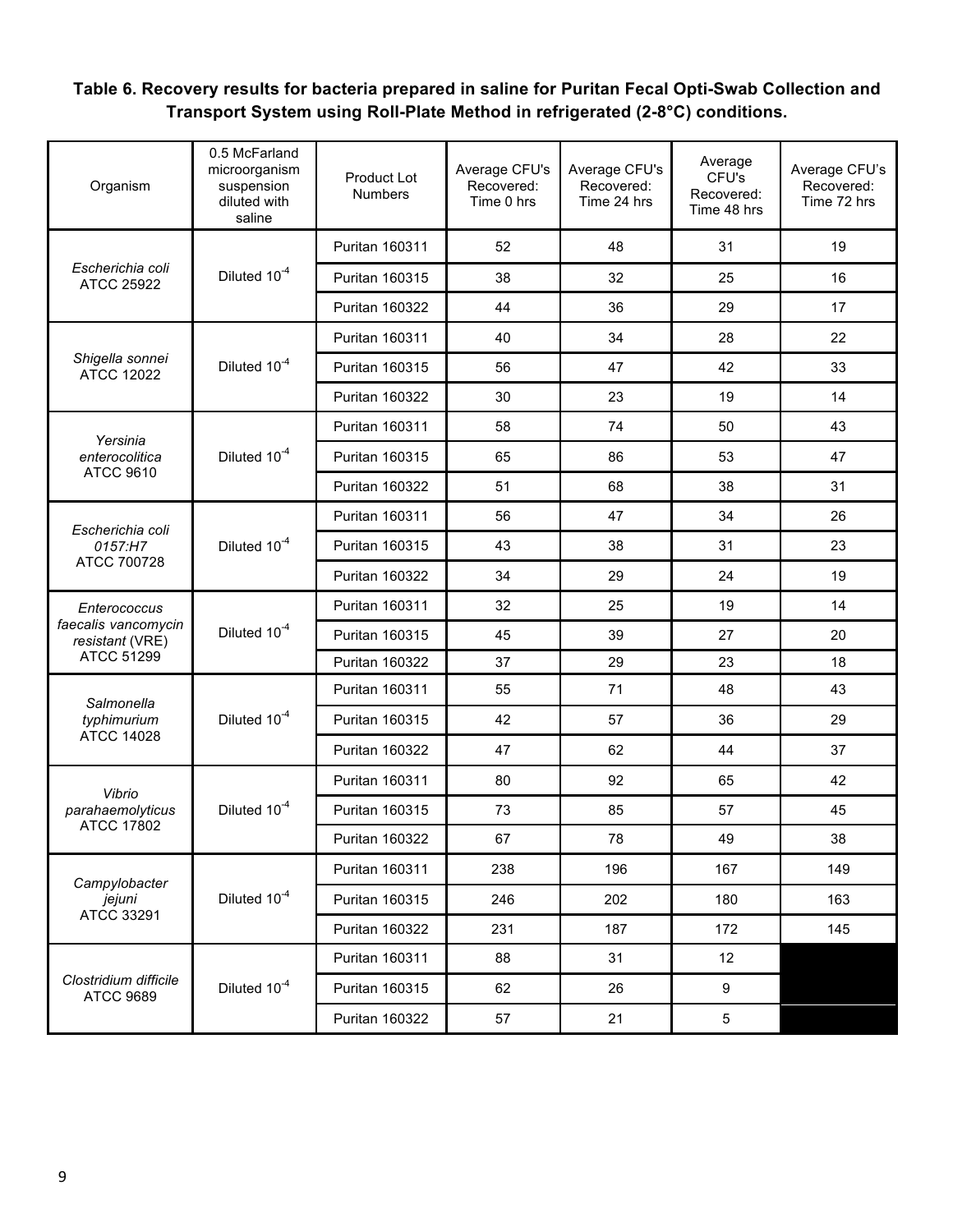### **Table 7. Recovery results for bacteria prepared in saline for Puritan Fecal Opti-Swab Collection and Transport System using Swab Elution Method at room temperature (20-25°C).**

| Organism                                  | 0.5 McFarland<br>microorganism<br>suspension<br>diluted with<br>saline | <b>Product Lot</b><br><b>Numbers</b> | Average CFU's<br>Recovered:<br>Time 0 hrs | Average CFU's<br>Recovered: Time<br>24 hrs | Average<br>CFU's<br>Recovered:<br>Time 48 hrs | Log<br>reduction (-)<br>or log<br>increase $(+)$ |
|-------------------------------------------|------------------------------------------------------------------------|--------------------------------------|-------------------------------------------|--------------------------------------------|-----------------------------------------------|--------------------------------------------------|
|                                           |                                                                        | <b>Puritan 160311</b>                | 4.1 x $10^5$                              | $1.58 \times 10^{6}$                       | $2.73 \times 10^{6}$                          | 0.82                                             |
| Escherichia coli<br><b>ATCC 25922</b>     | 1:10                                                                   | Puritan 160315                       | $3.3 \times 10^{5}$                       | $1.51 \times 10^{6}$                       | $2.65 \times 10^{6}$                          | 0.90                                             |
|                                           |                                                                        | Puritan 160322                       | $3.8 \times 10^{5}$                       | $1.37 \times 10^{6}$                       | $2.48 \times 10^{6}$                          | 0.81                                             |
|                                           |                                                                        | Puritan 160311                       | $3.4 \times 10^{5}$                       | $1.42 \times 10^{6}$                       | $2.56 \times 10^{6}$                          | 0.88                                             |
| Shigella sonnei<br><b>ATCC 12022</b>      | 1:10                                                                   | Puritan 160315                       | $4.2 \times 10^5$                         | $1.57 \times 10^{6}$                       | $2.79 \times 10^{6}$                          | 0.82                                             |
|                                           |                                                                        | <b>Puritan 160322</b>                | $2.9 \times 10^{5}$                       | $1.39 \times 10^{6}$                       | $2.38 \times 10^{6}$                          | 0.91                                             |
| Yersinia                                  |                                                                        | Puritan 160311                       | $4.9 \times 10^{5}$                       | $2.21 \times 10^6$                         | $3.27 \times 10^{6}$                          | 0.82                                             |
| enterocolitica                            | 1:10                                                                   | <b>Puritan 160315</b>                | $5.0x 10^5$                               | $2.39 \times 10^{6}$                       | $3.56 \times 10^{6}$                          | 0.85                                             |
| <b>ATCC 9610</b>                          |                                                                        | Puritan 160322                       | $3.5 \times 10^{5}$                       | $2.16 \times 10^{6}$                       | $3.02 \times 10^{6}$                          | 0.94                                             |
| Escherichia coli                          | 1:10                                                                   | Puritan 160311                       | $4.6 \times 10^{5}$                       | $1.53 \times 10^{6}$                       | $2.39 \times 10^{6}$                          | 0.72                                             |
| 0157:H7                                   |                                                                        | <b>Puritan 160315</b>                | $3.8 \times 10^{5}$                       | $1.45 \times 10^{6}$                       | $1.95 \times 10^{6}$                          | 0.71                                             |
| ATCC 700728                               |                                                                        | <b>Puritan 160322</b>                | $3.4 \times 10^{5}$                       | $1.30 \times 10^{6}$                       | $2.18 \times 10^{6}$                          | 0.81                                             |
| Enterococcus                              | 1:10                                                                   | Puritan 160311                       | $3.7 \times 10^5$                         | $9.5 \times 10^{5}$                        | $1.55 \times 10^{6}$                          | 0.62                                             |
| faecalis vancomycin<br>resistant (VRE)    |                                                                        | Puritan 160315                       | $4.0 \times 10^{5}$                       | $1.14 \times 10^{6}$                       | $1.78 \times 10^{6}$                          | 0.65                                             |
| <b>ATCC 51299</b>                         |                                                                        | Puritan 160322                       | $3.3 \times 10^{5}$                       | $1.01 \times 10^{6}$                       | $1.69 \times 10^{6}$                          | 0.71                                             |
| Salmonella                                | 1:10                                                                   | Puritan 160311                       | $4.5 \times 10^{5}$                       | $1.96 \times 10^{6}$                       | $3.25 \times 10^{6}$                          | 0.86                                             |
| typhimurium<br><b>ATCC 14028</b>          |                                                                        | <b>Puritan 160315</b>                | $3.6 \times 10^{5}$                       | $1.83 \times 10^{6}$                       | $2.99 \times 10^{6}$                          | 0.92                                             |
|                                           |                                                                        | Puritan 160322                       | $4.1 \times 10^{5}$                       | $1.71 \times 10^{6}$                       | $3.06 \times 10^{6}$                          | 0.87                                             |
| Vibrio                                    |                                                                        | Puritan 160311                       | $5.7 \times 10^{5}$                       | $2.61 \times 10^{6}$                       | $3.57 \times 10^{6}$                          | 0.80                                             |
| parahaemolyticus                          | 1:10                                                                   | Puritan 160315                       | $4.8 \times 10^{5}$                       | $2.53 \times 10^{6}$                       | $3.72 \times 10^{6}$                          | 0.89                                             |
| <b>ATCC 17802</b>                         |                                                                        | <b>Puritan 160322</b>                | $3.6 \times 10^{5}$                       | $2.28 \times 10^{6}$                       | $3.02 \times 10^{6}$                          | 0.92                                             |
|                                           |                                                                        | Puritan 160311                       | $2.09 \times 10^{6}$                      | $1.57 \times 10^{6}$                       | $2.1 \times 10^{5}$                           | $-1.00$                                          |
| Campylobacter<br>jejuni                   | 1:10                                                                   | Puritan 160315                       | $2.24 \times 10^6$                        | $1.64 \times 10^{6}$                       | $2.4 \times 10^5$                             | $-0.97$                                          |
| ATCC 33291                                |                                                                        | Puritan 160322                       | $2.15 \times 10^{6}$                      | $1.43 \times 10^{6}$                       | $2.6 \times 10^5$                             | $-0.92$                                          |
|                                           |                                                                        | Puritan 160311                       | $9.7 \times 10^5$                         | $1.1 \times 10^5$                          |                                               | $-0.95$                                          |
| Clostridium difficile<br><b>ATCC 9689</b> | 1:10                                                                   | Puritan 160315                       | $7.4 \times 10^5$                         | $6.0 \times 10^{4}$                        |                                               | $-1.09$                                          |
|                                           |                                                                        | Puritan 160322                       | $6.6 \times 10^{5}$                       | $8.0 \times 10^{4}$                        |                                               | $-0.92$                                          |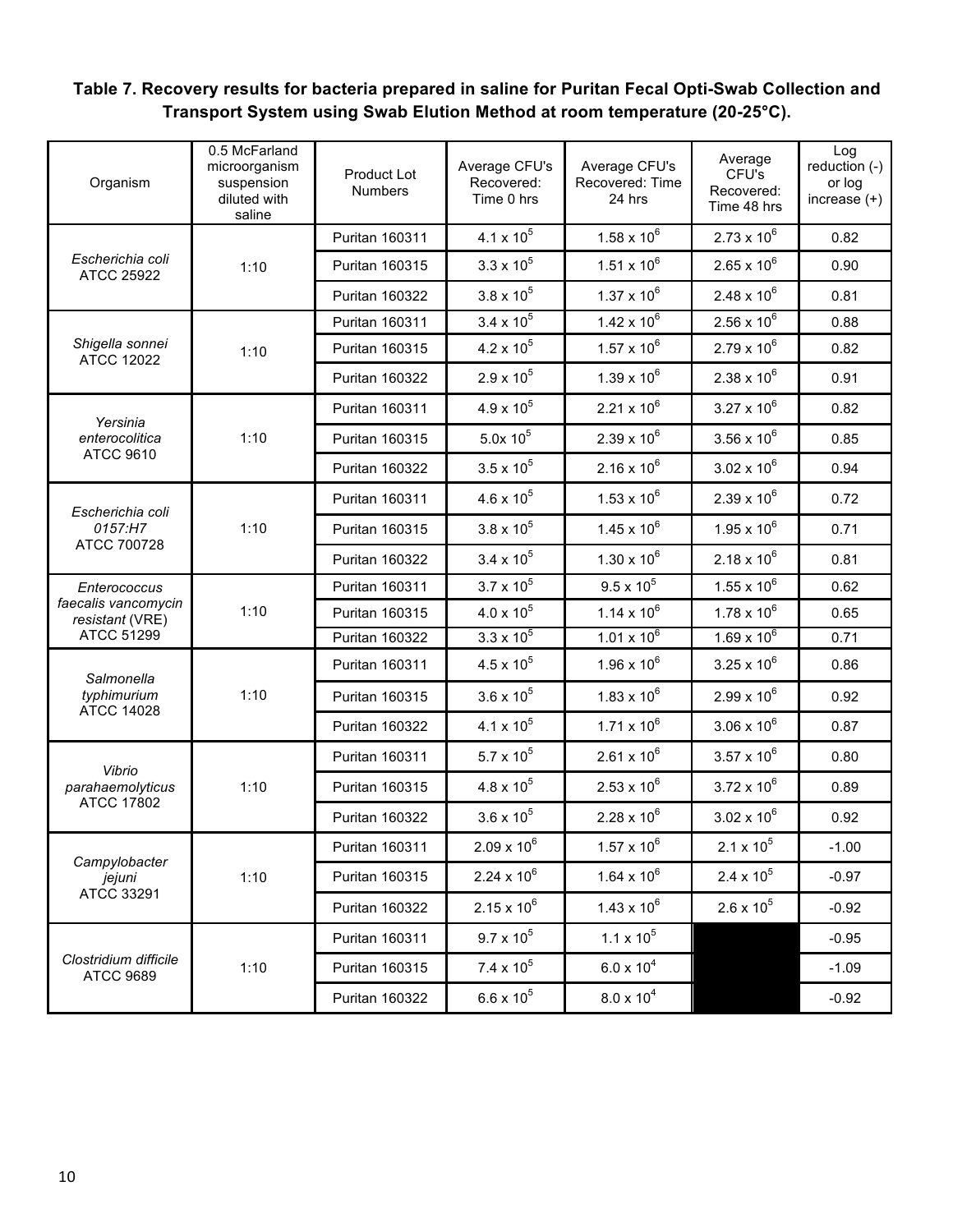#### **Table 8. Recovery results for bacteria prepared in saline for Puritan Fecal Opti-Swab Collection and Transport System using Swab Elution Method in refrigerated (2-8°C) conditions.**

| Organism                                       | 0.5 McFarland<br>microorganism<br>suspension<br>diluted with saline | Product Lot<br><b>Numbers</b> | Average<br>CFU's<br>Recovered:<br>Time 0 hrs | Average<br>CFU's<br>Recovered:<br>Time 24 hrs | Average<br>CFU's<br>Recovered:<br>Time 48 hrs | Average<br>CFU's<br>Recovered:<br>Time 72 hrs | Log<br>reduction<br>$(-)$ or $log$<br>increase<br>$^{(+)}$ |
|------------------------------------------------|---------------------------------------------------------------------|-------------------------------|----------------------------------------------|-----------------------------------------------|-----------------------------------------------|-----------------------------------------------|------------------------------------------------------------|
| Escherichia coli<br>ATCC 25922                 |                                                                     | Puritan 160311                | 4.1 x $10^5$                                 | $3.4 \times 10^{5}$                           | $1.6 \times 10^{5}$                           | $1.1 \times 10^5$                             | $-0.57$                                                    |
|                                                | 1:10                                                                | Puritan 160315                | $3.3 \times 10^{5}$                          | $2.5 \times 10^5$                             | $1.8 \times 10^{5}$                           | $1.3 \times 10^{5}$                           | $-0.40$                                                    |
|                                                |                                                                     | Puritan 160322                | $3.8 \times 10^{5}$                          | $3.1 \times 10^5$                             | $2.1 \times 10^5$                             | $1.7 \times 10^5$                             | $-0.35$                                                    |
|                                                |                                                                     | Puritan 160311                | $3.4 \times 10^{5}$                          | $2.6 \times 10^5$                             | $1.8 \times 10^5$                             | $1.2 \times 10^5$                             | $-0.45$                                                    |
| Shigella sonnei<br><b>ATCC 12022</b>           | 1:10                                                                | Puritan 160315                | $4.2 \times 10^5$                            | $3.7 \times 10^5$                             | $2.9\times10^5$                               | $2.1 \times 10^5$                             | $-0.30$                                                    |
|                                                |                                                                     | Puritan 160322                | $2.9 \times 10^{5}$                          | $2.3 \times 10^{5}$                           | $1.7 \times 10^{5}$                           | $1.0 \times 10^5$                             | $-0.46$                                                    |
|                                                |                                                                     | Puritan 160311                | $4.9 \times 10^{5}$                          | $6.4 \times 10^5$                             | $3.8 \times 10^{5}$                           | $2.5 \times 10^{5}$                           | $-0.29$                                                    |
| Yersinia<br>enterocolitica                     | 1:10                                                                | Puritan 160315                | $5.0 \times 10^5$                            | $6.7 \times 10^{5}$                           | $4.3 \times 10^{5}$                           | $3.3 \times 10^{5}$                           | $-0.18$                                                    |
| <b>ATCC 9610</b>                               |                                                                     | Puritan 160322                | $3.5 \times 10^5$                            | $5.2 \times 10^5$                             | $3.1 \times 10^5$                             | $2.0 \times 10^5$                             | $-0.24$                                                    |
|                                                |                                                                     | Puritan 160311                | $4.6 \times 10^{5}$                          | $3.9 \times 10^{5}$                           | $2.7 \times 10^{5}$                           | $1.9 \times 10^5$                             | $-0.38$                                                    |
| Escherichia coli<br>0157:H7                    | 1:10                                                                | Puritan 160315                | $3.8 \times 10^{5}$                          | $3.1 \times 10^5$                             | $2.4 \times 10^5$                             | $1.7 \times 10^5$                             | $-0.35$                                                    |
| ATCC 700728                                    |                                                                     | Puritan 160322                | $3.4 \times 10^{5}$                          | $2.6 \times 10^5$                             | $1.9 \times 10^{5}$                           | $1.2 \times 10^5$                             | $-0.45$                                                    |
| Enterococcus                                   | 1:10                                                                | Puritan 160311                | $3.7 \times 10^5$                            | $3.0 \times 10^{5}$                           | $2.2 \times 10^5$                             | $1.4 \times 10^5$                             | $-0.42$                                                    |
| faecalis vancomycin<br>resistant (VRE)         |                                                                     | Puritan 160315                | $4.0 \times 10^{5}$                          | $2.9 \times 10^{5}$                           | $2.0 \times 10^5$                             | $1.2 \times 10^5$                             | $-0.52$                                                    |
| ATCC 51299                                     |                                                                     | Puritan 160322                | $3.3x 10^5$                                  | $2.7 \times 10^{5}$                           | $1.9 \times 10^{5}$                           | $1.1 \times 10^5$                             | $-0.48$                                                    |
|                                                | 1:10                                                                | Puritan 160311                | $4.5 \times 10^{5}$                          | $3.8 \times 10^{5}$                           | $2.6 \times 10^5$                             | $1.8 \times 10^5$                             | $-0.40$                                                    |
| Salmonella<br>typhimurium<br><b>ATCC 14028</b> |                                                                     | Puritan 160315                | $3.6 \times 10^{5}$                          | $3.2 \times 10^5$                             | $2.3 \times 10^5$                             | $1.6 \times 10^5$                             | $-0.35$                                                    |
|                                                |                                                                     | Puritan 160322                | 4.1 x $10^5$                                 | $3.4 \times 10^5$                             | $2.8 \times 10^5$                             | $2.0 \times 10^{5}$                           | $-0.31$                                                    |
| Vibrio                                         |                                                                     | Puritan 160311                | $5.7 \times 10^5$                            | $7.2 \times 10^5$                             | $4.5 \times 10^{5}$                           | $3.8 \times 10^{5}$                           | $-0.18$                                                    |
| parahaemolyticus<br><b>ATCC 17802</b>          | 1:10                                                                | Puritan 160315                | $4.8 \times 10^{5}$                          | $6.6 \times 10^{5}$                           | $4.1 \times 10^5$                             | $3.3 \times 10^5$                             | $-0.16$                                                    |
|                                                |                                                                     | Puritan 160322                | $3.6 \times 10^{5}$                          | 5.2 x $10^5$                                  | $3.2 \times 10^5$                             | $2.7 \times 10^5$                             | $-0.12$                                                    |
|                                                |                                                                     | Puritan 160311                | $2.09 \times 10^{6}$                         | $1.76 \times 10^{6}$                          | $1.52 \times 10^6$                            | $1.37 \times 10^{6}$                          | $-0.18$                                                    |
| Campylobacter jejuni<br>ATCC 33291             | 1:10                                                                | Puritan 160315                | $2.24 \times 10^{6}$                         | $1.91 \times 10^6$                            | $1.75 \times 10^6$                            | $1.54 \times 10^{6}$                          | $-0.16$                                                    |
|                                                |                                                                     | Puritan 160322                | $2.15 \times 10^{6}$                         | $1.83 \times 10^{6}$                          | $1.67 \times 10^{6}$                          | $1.45 \times 10^{6}$                          | $-0.17$                                                    |
|                                                |                                                                     | Puritan 160311                | $9.7 \times 10^{5}$                          | $2.8 \times 10^{5}$                           | $1.0 \times 10^5$                             |                                               | $-0.99$                                                    |
| Clostridium difficile<br>ATCC 9689             | 1:10                                                                | Puritan 160315                | $7.4 \times 10^5$                            | $2.3 \times 10^{5}$                           | $7.0 \times 10^4$                             |                                               | $-1.02$                                                    |
|                                                |                                                                     | <b>Puritan 160322</b>         | $6.6 \times 10^{5}$                          | $1.7 \times 10^5$                             | $5.0 \times 10^{4}$                           |                                               | $-1.12$                                                    |

If you encounter problems or for questions and technical support call: Puritan Medical Products, LLC at 1-800-321-2313. Test system problems may also be reported to the FDA through the MedWatch medical products reporting program (phone: 1-800-FDA-1088; fax: 1-800-FDA-0178; http://www.fda.gov/medwatch).